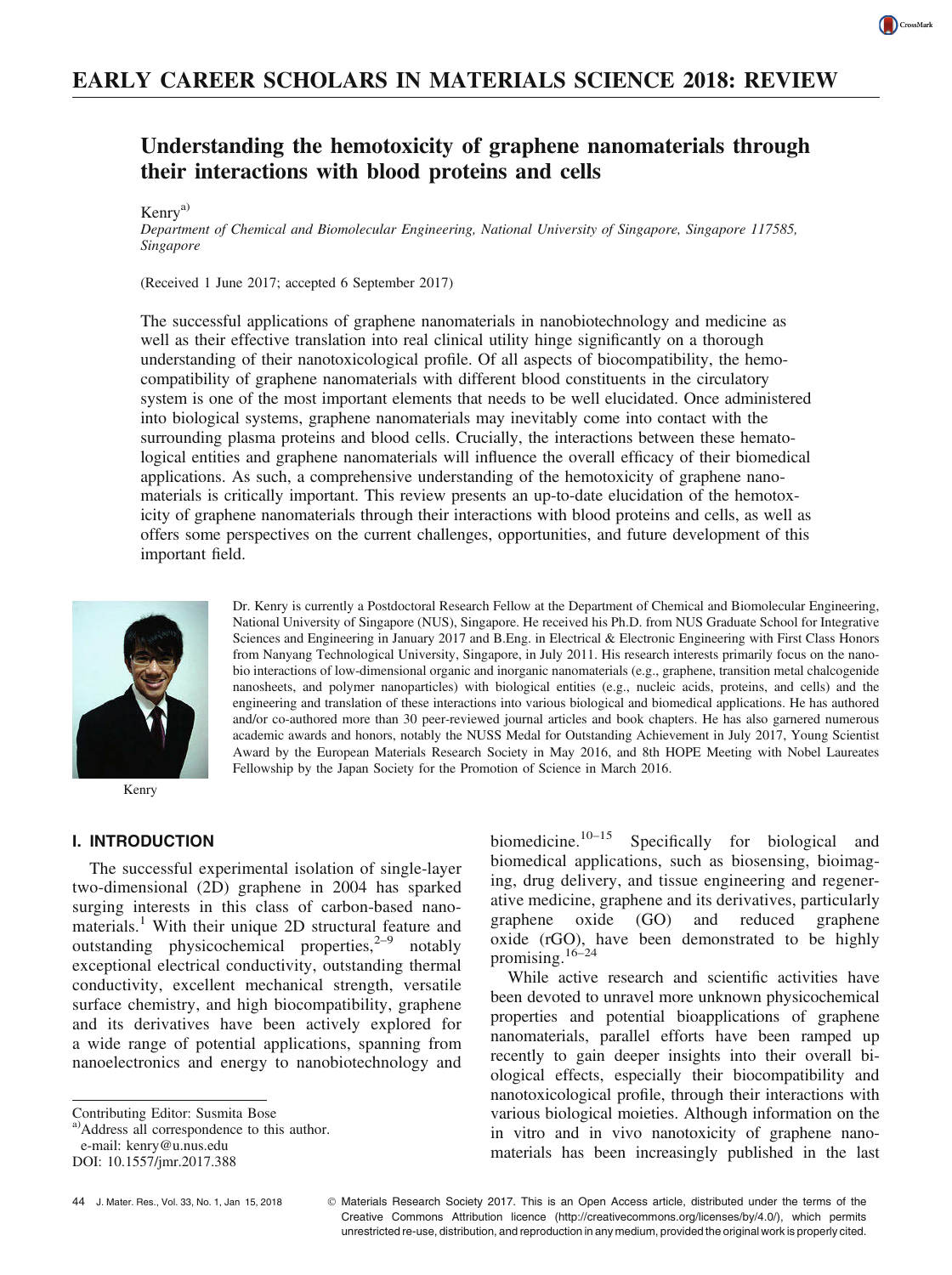several years,  $25-33$  a complete picture on the biocompatibility of graphene nanomaterials has not been established. As graphene nanomaterials are anticipated to play a substantial role in enabling advanced technologies in nanomedicine and bionanotechnology, a comprehensive understanding of the biocompatibility of these engineered nanomaterials, in particular their hemocompatibility with various blood constituents, is necessary.

Blood is one of the most important biological fluids in the physiological systems. With a volume of approximately 5 L in a human adult, it constitutes about 7–8% of the total body weight. Constituently, blood comprises blood cells [i.e., red blood cells (RBCs) or erythrocytes, white blood cells (WBCs) or leukocytes, and platelets] (45%) suspended in protein-rich plasma (55%). Furthermore, blood plasma is fundamentally an aqueous body consisting of approximately 92% water and 8% plasma proteins. Each of these blood components possesses distinct and specific biological functions. For instance, RBCs maintain the regulation of oxygen and nutrient transports to different tissues and organs, WBCs facilitate the defense and fight against infections and foreign bodies, platelets are responsible for the regulation of blood coagulation process, blood plasma acts as the primary medium in removing various metabolic and excretory products.

In general, most of the in vivo bioapplications of graphene nanomaterials require their administration into the blood circulatory system. Because of this, graphene nanomaterials will unavoidably be exposed to the surrounding biomolecules and cells in the circulatory system, notably plasma proteins and blood cells. Interestingly, the molecular and cellular interactions of graphene nanomaterials with these hematological moieties are crucial as the hematological response toward graphene nanomaterials and the overall efficacy of graphene nanomaterial-based bioapplications will be dependent on these nano-bio interactions. As such, an in-depth understanding of the hemocompatibility and hemotoxicological profile of graphene nanomaterials is essential for their development and optimization for specific bioapplications as well as for their effective translation into practical and clinical utility.

Motivated by this, this review presents a broad overview on the recent advances on the hemocompatibility and hemotoxicity of graphene nanomaterials through their interactions with blood proteins and cells (Fig. 1). To start with, various physicochemical properties of graphene nanomaterials crucial in affecting their hemocompatibility and hemotoxicity are discussed. Subsequently, the nano-bio interactions of graphene nanomaterials with different serum proteins and blood cells are highlighted. This review then concludes with a summary and offers some perspectives on the current



FIG. 1. Nano-bio interactions of graphene nanomaterials with various blood plasma proteins and cells.

challenges, opportunities, and future development of this crucial field.

#### II. PHYSICOCHEMICAL PARAMETERS INFLUENCING THE HEMOTOXICITY OF GRAPHENE NANOMATERIALS

As the earliest 2D nanomaterials to be experimentally isolated, $<sup>1</sup>$  graphene and its derivatives possess numerous</sup> outstanding physicochemical properties, $2-9$  such as excellent electrical conductivity, robust mechanical strength, versatile surface chemistry, excellent biocompatibility, and minimal cytotoxicity. In fact, the unique features and versatility of graphene nanomaterials have motivated their active exploitations for a wide variety of biological and biomedical applications.<sup>16–24</sup> Nonetheless. in spite of the significant potential they have in advancing the fields of nanobiotechnology and nanomedicine, several concerns exist and require in-depth investigations before the proof-of-concept applications can be further improved and translated.

One of the most critical and growing concerns revolves around the biocompatibility and nanotoxicity of graphene and its related nanomaterials. $34,35$  In fact, the nanotoxicity of graphene nanomaterials has been increasingly assessed in recent years. $25-33$  For example, the in vitro evaluations of the potential cytotoxic effects of graphene nanomaterials have been actively conducted on different human cell lines, $25,36-41$  such as human fibroblasts, human umbilical vein endothelial cells (HUVEC), normal human lung cells (BEAS-2B), human lung cancer cells (A549), human hepatocarcinoma cells (HepG2), HeLa cells, and human breast cancer cells MCF-7. A majority of these investigations have demonstrated the time- and dosedependent cytotoxicity of graphene nanomaterials. Furthermore, numerous in vitro experimental and theoretical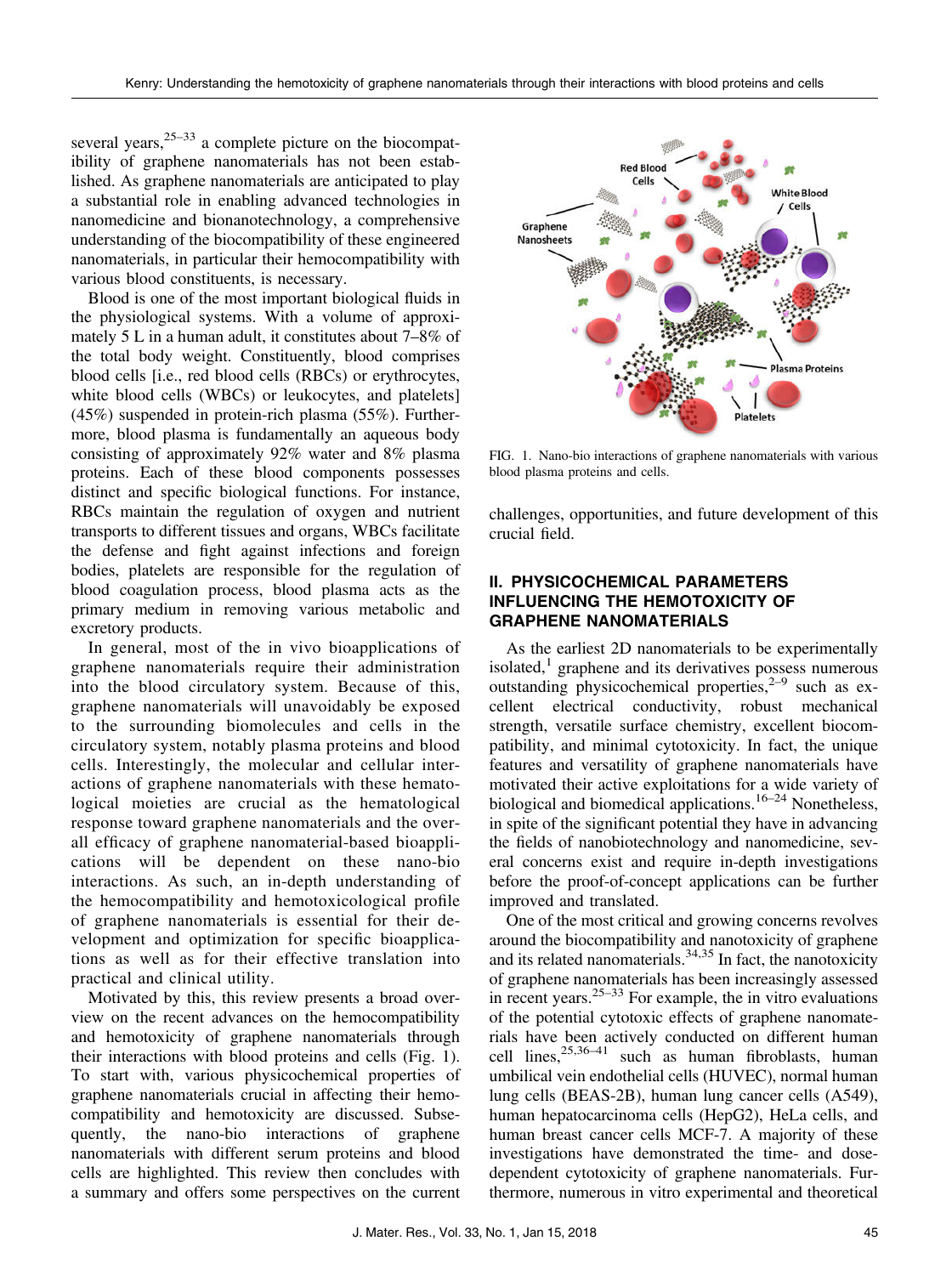investigations have attributed the cytotoxicity of both graphene and its oxygenated derivative GO on mammalian cells and bacteria to cellular membrane penetration, followed by phospholipid molecule extraction from the lipid bilayer.<sup>42,43</sup>

A small number of in vivo studies have also previously demonstrated that after intravenously administered into rats or mice, GO accumulated in lungs for a prolonged period of time, displayed dose-dependent pulmonary toxicity, and caused lung granuloma death. This shows that, while graphene nanomaterials possess tremendous potential for bioapplications, they may also induce undesirable toxicity under certain conditions. As such, before progressing to realize their possible bioapplications, a thorough understanding of their nanotoxicological profile, in particular their hemotoxicity, is necessary. Nonetheless, due to the novelty of this family of nanomaterials, up to date, limited studies have been performed on elucidating the hemocompatiblity of graphene nanomaterials. The safety information on graphene nanomaterials is, therefore, considerably scarce, and their hemotoxicological profile is still far from being established. It is also important to note that it may not be possible to infer the hemocompatibility and hemotoxicity of graphene nanomaterials directly from their bulk graphite counterpart. This is because the interactions between graphene nanomaterials and biological moieties are distinct and significantly influenced by numerous physicochemical characteristics of nanomaterials. These include lateral size, shape, dose, exposure time, number of layers, chemical composition, surface charge, stability, purity, and surface functionality of graphene nanomaterials (Fig. 2).



FIG. 2. Physicochemical parameters influencing the hemotoxicity of graphene nanomaterials. These parameters include size, shape, dose, number of layers, chemical composition, surface charge, stability, purity, and surface functionality of graphene nanomaterials as well as the time the biological entities are exposed to these nanomaterials.

In fact, these physicochemical parameters of graphene nanomaterials have been identified as one of the primary elements driving the occurrence of numerous molecular and cellular mechanisms triggering their blood toxicity. Intriguingly, the physicochemical features of graphene nanomaterials are highly interdependent, and certain properties can be tuned via the manipulation of other parameters. For instance, the chemical modifications of graphene nanomaterials to endow them with different surface functionalities have been reported to vary their surface charge, stability, and purity to a certain degree. As such, the physicochemical characteristics of graphene nanomaterials possess an active role in directing their hemocompatiblity and hemotoxicity.

### III. INTERACTIONS OF GRAPHENE NANOMATERIALS WITH SERUM BIOMOLECULES AND BLOOD PROTEINS

The effective utilization of graphene nanomaterials for a variety of biological and biomedical applications requires an in-depth understanding of their hemocompatibility and hemotoxicological profile. The use of graphene nanomaterials for a majority of in vivo biomedical applications, especially through intravenous, intramuscular, or intraperitoneal administration into living bodies, will inevitably require them to enter the blood circulatory system. As a result, these nanomaterials will be exposed to biological fluids, including serum and plasma, and interact immediately with various hematological components and vasculature. In fact, upon entering the bloodstream microenvironment, a large number of serum biomolecules and plasma proteins will interact with the graphene nanomaterial surface. Depending on the nanomaterial properties, these interactions will manifest as a specific or a combination of different associations, such as hydrophobic  $\pi-\pi$  stacking, electrostatic interaction, hydrogen bonding, and covalent bonding. Interestingly, the graphene–biomolecule associations will, in turn, affect and alter the physicochemical properties of graphene nanomaterials significantly and endow them with new biological characteristics. Indeed, these events will be decisive in influencing the eventual fate of graphene nanomaterials in physiological systems as well as the subsequent biological responses toward them.

While graphene nanomaterials stand out among the wide array of 2D nanomaterials  $35,44-46$  and have been regarded as highly attractive for a plethora of biomedical applications, the fundamental mechanisms driving the graphene-protein associations and the physiological effects of graphene nanomaterials on proteins, particularly on their conformational stability as well as physiological activities, are still poorly understood. A comprehensive understanding of these aspects is thus essential for identifying the undesirable adverse effects of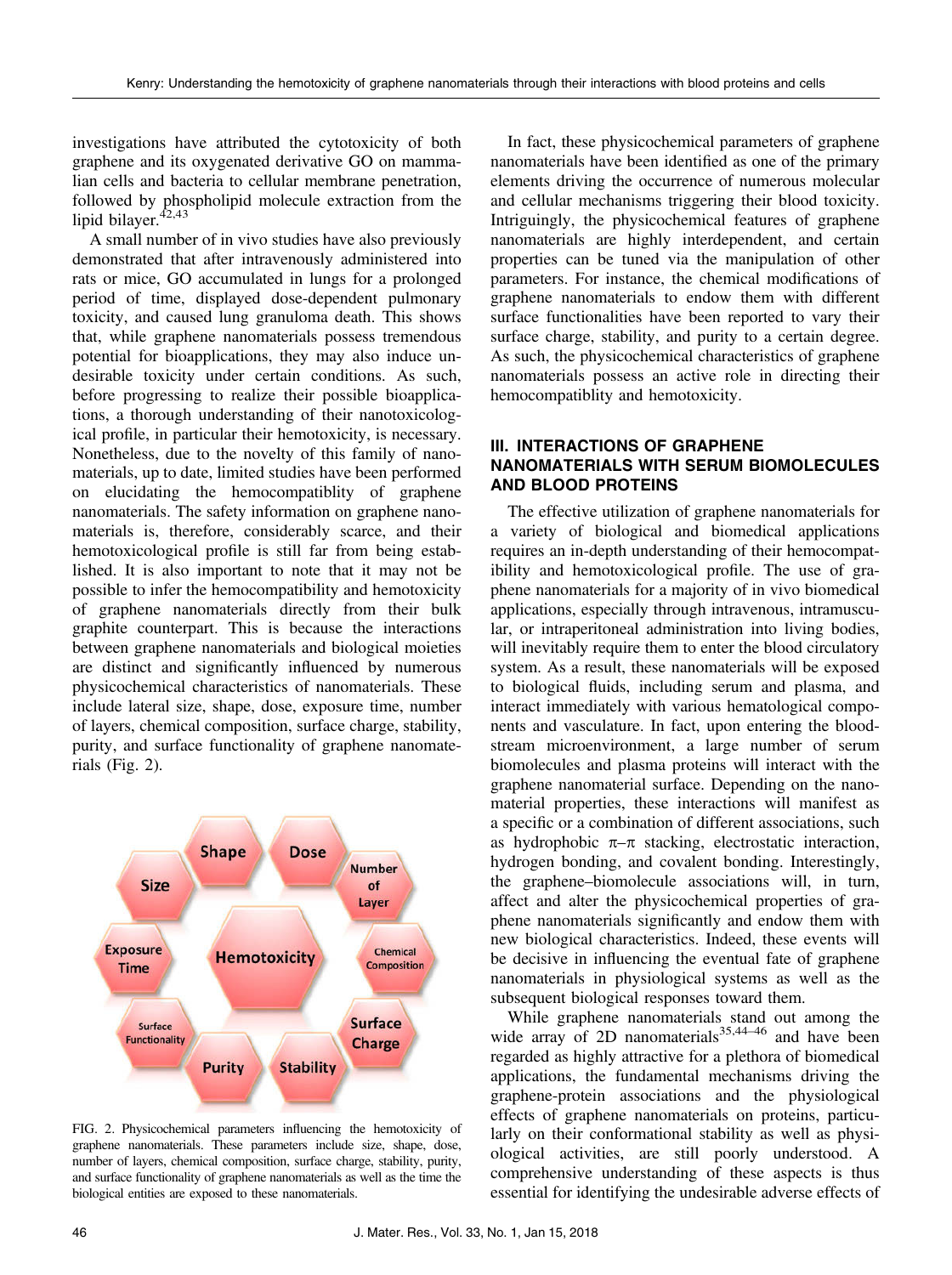graphene nanomaterials, establishing the potential risks of graphene nanomaterials, and importantly, avoiding their manifestations in biological systems. In fact, carbon nanomaterials have been shown to destabilize and perturb the native protein conformations under particular conditions, which may evoke certain undesirable biological effects, such as protein aggregation and increased reactive oxygen species (ROS) generation.

Encouragingly, an increasing number of studies aiming to characterize the graphene–protein interactions have been actively reported in the last few years.47–<sup>53</sup> For example, a recent study investigated the adsorption of the four most abundant serum proteins, i.e., bovine serum albumin (BSA), transferrin (Tf), immunoglobulin (Ig), and bovine fibrinogen (BFG) on two graphene nanomaterials, i.e., GO and rGO nanosheets  $(Fig. 3)$ .<sup>47</sup> It was reported that these proteins displayed distinct adsorption behaviors on the nanosheet surfaces. BSA, for instance, formed complex aggregates upon its first interaction with GO [Fig. 3(a) BSA]. Furthermore, these aggregates spread uniformly over the surface of GO and display a negligible change over time [Fig. 3(b) BSA]. This was further observed from the circular dichroism (CD) spectra of BSA before and after interacting with GO. More clearly, the CD spectrum of BSA varied significantly after only a 5-min incubation with GO [Fig. 3(c) BSA]. The  $\alpha$ -helical feature of BSA reduced while its  $\beta$ -sheet characteristic enhanced considerably, suggesting that b-rich aggregates formed on the GO surface. A longer incubation with GO did not vary the CD spectrum of BSA, implying that the BSA adsorption had reached a thermodynamic equilibrium. Tf also displayed an adsorption behavior similar to that of BSA [Figs. 3(a) and 3(b) Tf], with a significant enhancement to the b-sheet characteristic, as observed from the adsorbed Tf aggregates on the GO surface [Fig. 3(c) Tf]. Similar to BSA and Tf, both Ig and BFG molecules adsorbed and spread uniformly on GO surfaces upon their initial interactions [Fig. 3(a) Ig and BFG]. However, over time, their uniform adsorption behavior shifted to one that was more heterogeneous [Fig. 3(b) Ig and BFG]. In fact, the CD spectra of both Ig and BFG varied dramatically over time from 5 to 60 min, indicating the structural heterogeneity on GO surfaces [Fig. 3(c) Ig and BFG]. BSA and BFG were observed to have the lowest and highest binding affinity with GO, respectively. The binding affinities of Ig and Tf with GO, meanwhile, were in between those of BSA and BFG. The difference in the adsorption behaviors of the serum proteins on GO surfaces was ascribed to the structural variations of the native proteins and the prevalence of the surface-exposed residues. Furthermore, the strong serum protein



FIG. 3. Interactions of GO nanosheets with different proteins, i.e., BSA, Tf, Ig, and BFG. (a, b) Surface morphology of GO nanosheets (first column) and different GO-protein complexes (subsequent columns) after incubations with GO nanosheets for (a) 5 min and (b) 60 min, as obtained using atomic force microscope. (c) CD spectra of the corresponding GO-protein complexes. Adapted with permission from Ref. 47. Copyright 2015 American Chemical Society.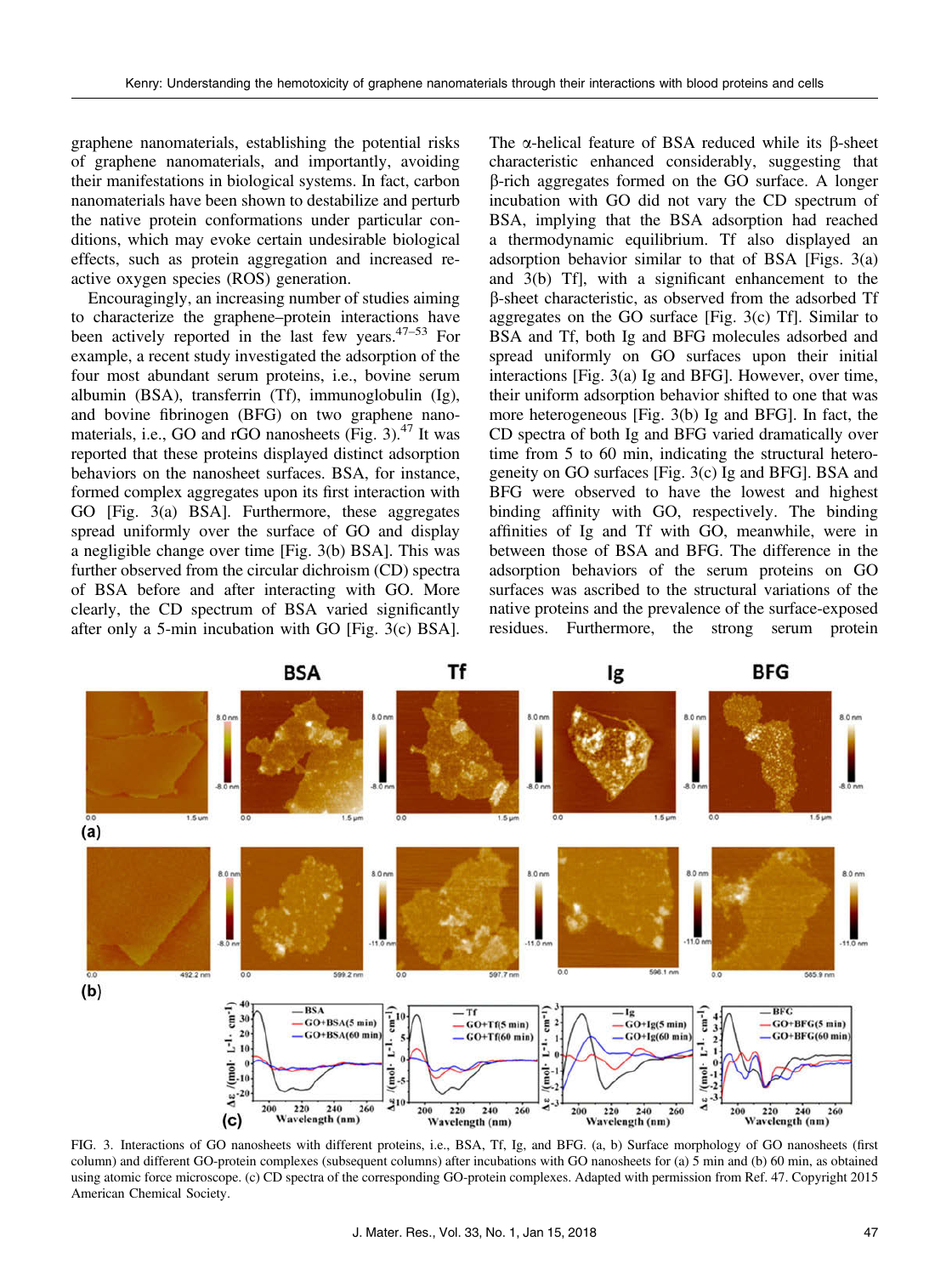adsorption on the GO surface was enthalpically driven via hydrophobic interactions and essentially, strong  $\pi-\pi$ stacking interactions between the aromatic protein residues and GO surface. Crucially, this study demonstrated that the four serum proteins could adsorb on the graphene nanomaterial surface competitively to induce the formation of protein-coated graphene nanomaterial complexes, which might fundamentally change their cellular interaction pathways and, importantly, decrease their effective cytotoxicity.

Separately, GO has been demonstrated to possess a high loading capacity for albumin and fibrinogen in a recent work.<sup>48</sup> Both plasma proteins were noted to adsorb well on the GO surface. Nevertheless, while the secondary structure and conformational stability of adsorbed albumin were minimally perturbed upon its interaction with GO, those of fibrinogen were significantly disrupted. Interestingly, these interactions between plasma proteins and GO may be significantly dependent on its physicochemical parameters, as increasingly being reported. For example, in one of the latest studies, the interactions between GO nanosheets with different lateral size and size distribution and three essential human plasma proteins, i.e., albumin, globulin, and fibrinogen, were investigated.<sup>49</sup> It was revealed that these nano-bio interactions were protein-specific and might be considerably influenced by the mean lateral size and size distribution of GO nanosheets. In addition, the surface chemistry of graphene nanomaterials may be crucial in determining their hemotoxicity and biocompatibility. As such, it is anticipated that graphene nanomaterials with different surface functionalities will exhibit different toxicological profiles. This was shown in a recent report which investigated the in vitro hemocompatiblity of GO modified with different surface functionalities, i.e., p-GO, GO-COOH, and GO-PEI, with human serum albumin  $(HSA)$ .<sup>51</sup> It was observed that both p-GO and GO-PEI induced significant toxicity on HSA upon their interactions, while HSA displayed negligible conformation change upon binding with GO-COOH.

While numerous studies have reported observations on graphene nanomaterial-induced protein conformational change, the underlying mechanisms are still poorly understood and far from being established. Using molecular dynamic simulations, a recent study attempted to examine the influence of graphene and its two derivatives, i.e., GO and rGO, on the conformational structure of cytoplasmic protein upon its adsorption on graphene nanomaterial surface as well as the underlying molecular mechanisms (Fig. 4).<sup>52</sup> In the study, the  $\alpha$ -helical region of the positively charged cytoplasmic protein was chosen as a specific model site for investigation. In the physiological microenvironment, the  $\alpha$ -helical part of the protein typically interacts with its natural receptor, i.e., the soluble attachment protein receptor (SNARE). GO possessed a surface area of  $25 \text{ nm}^2$  and randomly decorated hydroxyl and epoxy groups on its surface. In addition, a carboxyl group was attached to the GO edges. While having the same surface area, in comparison to GO, the rGO model possesses fewer oxygenated functional groups. In fact, the oxygen (O)-to-carbon (C) ratio in rGO and GO was approximately 1-to-20 and 1-to-5, respectively. For all systems, the protein was initially placed in a diagonal configuration, separated from the graphene nanomaterial surface by a distance of 10.5 Å [Fig. 4(a)].

On its interactions with different graphene nanomaterials, the protein displayed unique adsorption behaviors on GO, rGO, and graphene. The protein exhibited the most stable conformation when it adsorbed on GO, followed by on rGO and graphene [Fig. 4(b)]. In fact, the protein retained its  $\alpha$ -helical conformation on the GO surface upon adsorption. For the protein adsorbed on the GO surface, it was further revealed that, while some minor variations occurred at the C-terminal, most of its amino acid residues still maintained their original conformation. For protein adsorbed on rGO, meanwhile,  $\alpha$  to turn transitions in the middle and C-terminal regions were observed. In contrast, the conformation of most amino acid residues was not preserved for the protein adsorbed on graphene, and these amino acid residues also experienced  $\alpha$  to turn and 3<sub>10</sub> helical transitions. The analysis of the protein secondary structure revealed that the high stability of the protein conformation on GO might be due to the extensive hydration on the surface of GO as well as the lack of the involvement of tyrosine residues in the  $\pi-\pi$  stacking interactions with GO. In fact, of the different amino acid residues, only the aromatic (i.e., Tyr) and positively charged (i.e., Arg and Lys) residues interacted with GO selectively via hydrogen bonding. Also, it was noted that the  $\pi-\pi$  stacking of tyrosine residues, particularly Tyr 21 and Tyr 39, decreased with an increase in the amount of functional groups on the graphene nanomaterial surfaces. Interestingly, the nature of the protein-GO interaction resembled that formed between the protein and its SNARE as the GO surface was capable of accepting hydrogen bonds similar to the natural receptor of the protein typically exists in a physiological environment. Eventually, it was proposed that the electrostatic interactions were the primary driving forces behind the highly selective adsorption of protein on GO whilst the protein adsorption on both rGO and graphene was mediated through the van der Waals and  $\pi-\pi$  stacking interactions [Fig. 4(c)]. Ultimately, this study showed that the difference in the surface chemistries of graphene nanomaterials might significantly influence the adsorption patterns and conformational stability of the biomolecules.

Similarly, using extensive all-atom molecular dynamic simulations, a separate study aimed to unravel the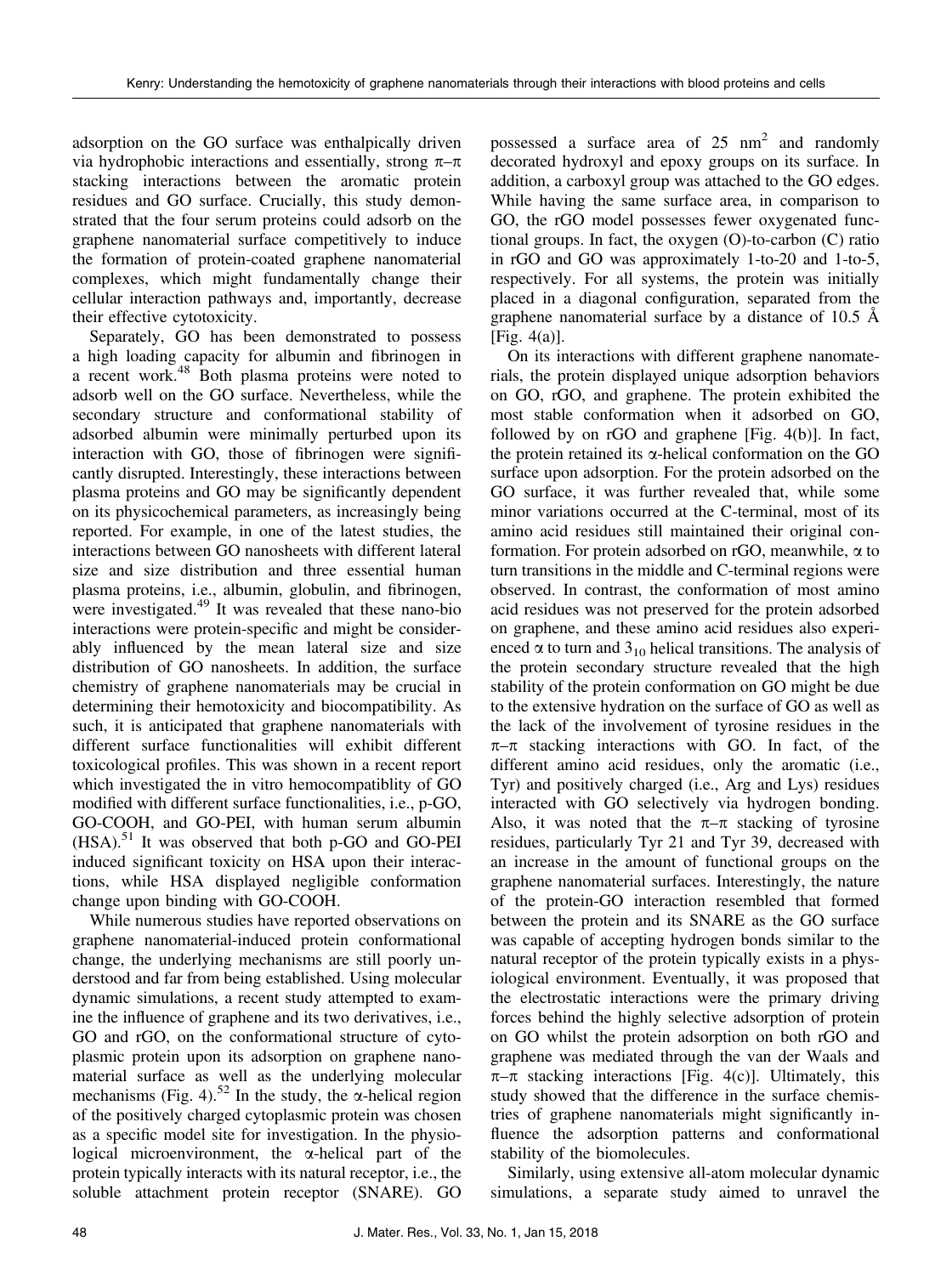

FIG. 4. Molecular dynamic simulation study of the adsorption of proteins on graphene nanomaterials. (a) Initial and (b) final conformations of different graphene nanomaterial–protein complexes: GO-protein (left), rGO (center), and graphene-protein (right). Oxygen, hydrogen, and carbon are highlighted in red, white, and gray, respectively. Yellow and cyan represent Tyr 21 and Tyr 39, respectively. (c) Schematic illustration showing the proposed mechanisms of protein adsorption on GO and graphene. Adapted with permission from Ref. 52. Copyright 2013 American Chemical Society.

molecular mechanisms underlying the adsorption of blood proteins on the graphene surface in the formation of protein-coated graphene nanomaterial complexes.<sup>53</sup> This study highlighted the significant role of aromatic residues in the adsorption process, specifically through their aromatic rings in facilitating strong  $\pi-\pi$  stacking interactions with the graphene  $sp^2$ -carbons. Intriguingly,

basic residues, such as arginine, were observed to play an equally crucial or stronger role in this adsorption process, leading to the formation of protein-graphene complexes. The tight binding of basic residues to the graphene surface was suggested to be driven by strong dispersion interactions formed between the nanomaterial surface and the basic residue side chains.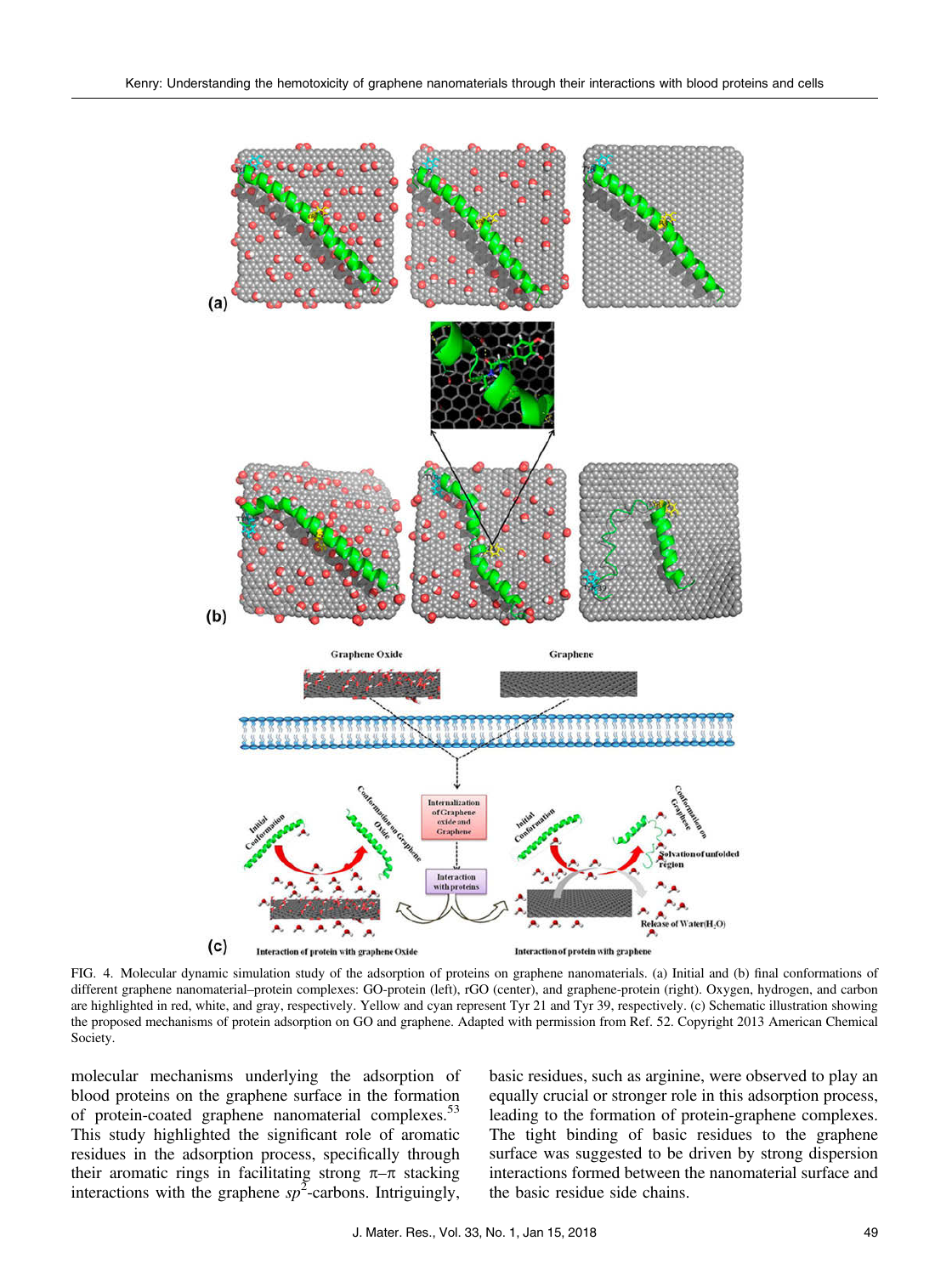In addition to the biological effects on individual plasma proteins, the molecular hemocompatiblity of graphene nanomaterials is also typically evaluated in terms of their anticoagulant activity, as characterized by plasma coagulation time factors. These are metrics normally utilized for assessing the plasma coagulation pathways. Plasma coagulation cascade generally consists of two different pathways, i.e., extrinsic and intrinsic pathways, which converge to transform prothrombin to thrombin to activate the conversion of fibrinogen to fibrin for the generation of blood clots. As such, plasma coagulation time factors are normally classified into prothrombin time (PT) and activated partial thromboplastin time (aPTT), which evaluate the abnormalities of factors involved in the extrinsic and intrinsic coagulation pathways, respectively.

In one of the recent reports, the anticoagulant activity of pristine and functionalized graphene nanomaterials, particularly their biological effect on the intrinsic and extrinsic plasma coagulation pathways, was assessed.<sup>54</sup> It was reported that, in the presence of both pristine and functionalized graphene with concentrations up to 75 lg/mL, all aPTT and PT values fell within the standard normal ranges. This suggests that both graphene nanomaterials did not affect the two plasma coagulation pathways. In a separate study, chemically reduced graphene was noncovalently modified with unfractioned heparin (UFH) and the anticoagulant activity of the conjugate was then examined. Heparin is an anionic glycosaminoglycan broadly known for its anticoagulant effect and consequently, the direct heparinization of nanomaterials is anticipated to enhance their hemocompatibility. Interestingly, the graphene/UFH conjugate displayed significantly enhanced antifactor Xa (FXa) activity and overall blood compatibility in contrast to pristine GO. Similarly, based on heparin, another investigation demonstrated the synthesis of functionalized rGO with improved stability in aqueous solution and excellent anticoagulant activity and biocompatibility. In the study, heparin acted as both a reducing agent and an efficient stabilizer. More clearly, the incorporation of heparin induced the removal of some oxygen functionalities of GO, leading to the generation of rGO. Heparin was subsequently functionalized on rGO via hydrogen bonding and hydrophobic interactions. Following its preparation, the anticoagulant activity of heparinfunctionalized rGO (heparin-rGO) was assessed based on aPTT and PT tests. It was observed that both aPTT and PT were prolonged in the presence of heparin-rGO, suggesting that heparin-rGO was capable of inhibiting both the intrinsic and extrinsic blood coagulation pathways. Interestingly, as control, the anticoagulant activity of GO and hydrazine-rGO was also examined. It was noted that both GO and hydrazine-rGO were able to prolong aPTT but not PT, indicating that only the intrinsic coagulation pathway could be inhibited by these two graphene nanomaterials. Furthermore, the aPTT prolongation by GO and hydrazine-rGO was considerably weaker than that of heparin-rGO, implying that heparin-rGO possessed excellent anticoagulant behavior, and different inhibitory coagulation pathways might be realized with the use of graphene nanomaterials with different surface functionalities.

#### IV. INTERACTIONS OF GRAPHENE NANOMATERIALS WITH PERIPHERAL BLOOD **CELLS**

The cellular hemocompatibility of graphene nanomaterials may be assessed based on numerous parameters, such as platelet activation, platelet aggregation, and hemolysis or the release of hemoglobin upon rupture of the RBC membrane. For example, the in vitro interactions between two different graphene nanomaterials and human peripheral blood were assessed lately (Fig. 5).<sup>54</sup> Subsequently, the thrombogenecity and blood compatibility of these graphene nanomaterials were deduced. It was observed that up to a dose of 75 lg/mL, both hydrophobic pristine graphene and hydrophilic functionalized graphene did not elicit hemolysis [Fig. 5(a)]. The morphological characterization of RBCs incubated with negative control [Fig.  $5(b)$ ], 75  $\mu$ g/mL pristine graphene [Fig.  $5(c)$ ], and 75  $\mu$ g/mL functionalized graphene [Fig. 5(d)] further confirmed the biocompatibility of graphene nanomaterials with RBCs. It was clear that the membrane integrity of the pristine and functionalized graphene-treated RBCs was minimally perturbed, and they still maintained their biconcave morphology similar to that of untreated RBCs. Intriguingly, it was also noticed that up to a dose of  $75 \mu g/mL$ , both graphene nanomaterials did not induce the activation of platelets. Moreover, the colloidal morphology of these platelets was still retained in the presence of graphene nanomaterials [Figs. 5(e) and 5(f)]. Interestingly, these graphene-treated platelets also preserved a normal count [Fig. 5(g)], implying that platelet aggregation was not triggered by both graphene systems.

In a more recent investigation, the in vitro hematological effect of dextran-functionalized graphene nanoplatelets (GNP-Dex) on platelet activation and blood cell hemolysis were evaluated.<sup>55</sup> The study revealed that after treating human whole blood with GNP-Dex, both in vitro platelet activation and blood cell hemolysis in human whole blood were not induced, demonstrating the hemocompatibility of the GNP-Dex complex. Separately, the in vitro hematological effects of other modified graphene nanomaterials were examined through a systematic assessment of their anticoagulation potential.<sup>56</sup> Here, graphene was implanted with  $COOH<sup>+</sup>$  ions to generate a COOH–graphene complex with improved anticoagulant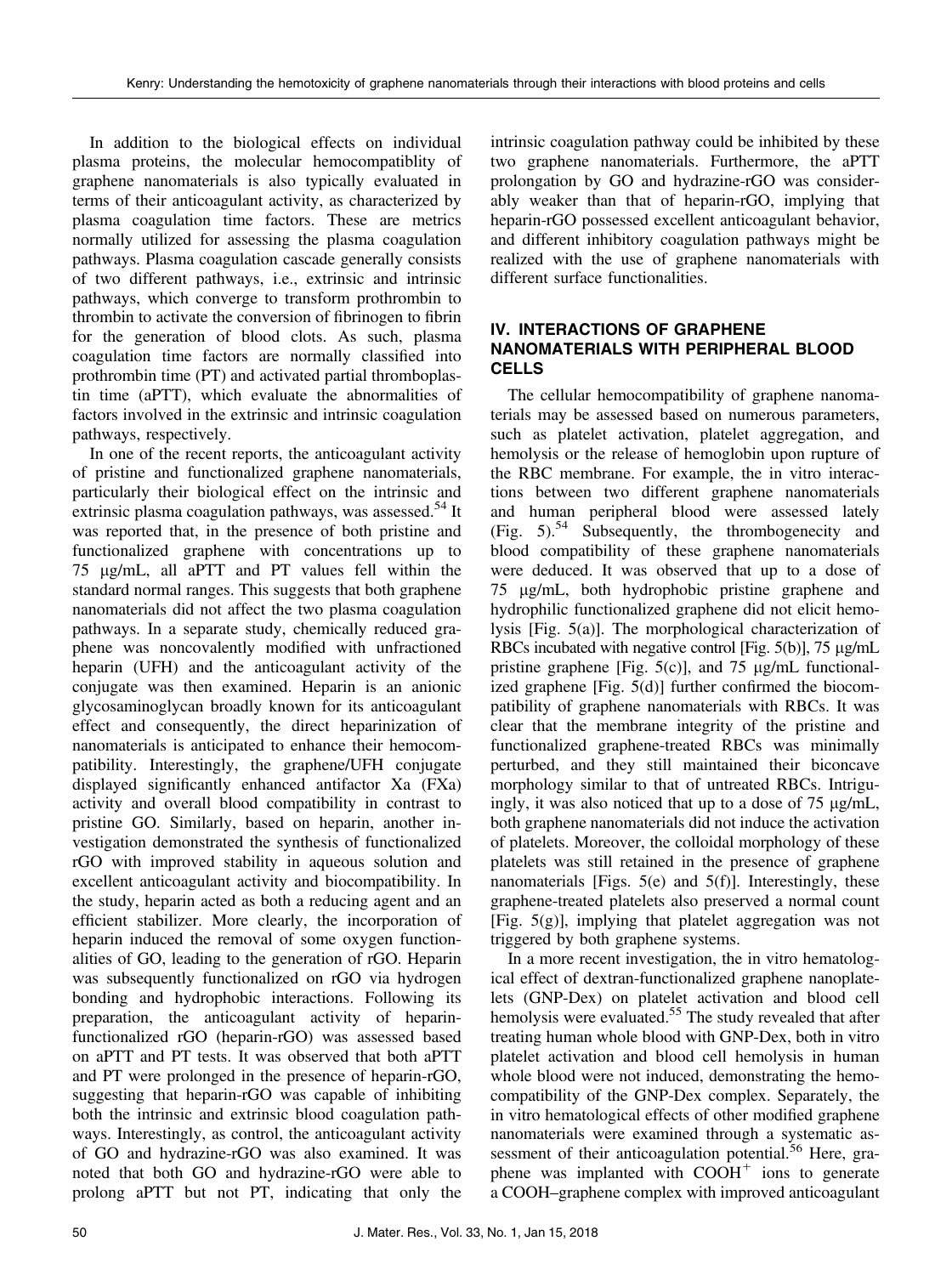

FIG. 5. Blood compatibility of different graphene nanomaterials. (a) Hemolysis assessment of whole blood treated with both pristine and functionalized graphene nanomaterials with different concentrations ranging from 0 to 75 µg/mL. (b-d) Morphology of RBCs treated with: (b) negative control, (c) pristine graphene, and (d) functionalized graphene. Both graphene nanomaterials were fixed at 75  $\mu$ g/mL. (e, f) Morphology of platelets treated with: (e) pristine graphene and (f) functionalized graphene. Both graphene nanomaterials were fixed at 75 µg/mL. (g) Platelet count analysis of whole blood treated with both pristine and functionalized graphene nanomaterials with different concentrations ranging from 0 to 75 µg/mL. Adapted with permission from Ref. 54. Copyright 2012 Wiley-VERLAG GmbH & Co.

properties. Encouragingly, it was observed that the COOH–graphene complex did not cause any toxicity on RBCs and platelets. It was further demonstrated that under the same conditions, as compared to pristine graphene, the COOH-implanted graphene induced a significantly lower platelet activation, adhesion, and aggregation. The considerable enhancement in the anticoagulation property of the COOH–graphene complex was suggested to be influenced by the amount of carboxyl groups possessed by the modified graphene. Besides, graphene has been modified with amine  $(G-NH<sub>2</sub>)$  and reported to be highly hemocompatible.<sup>57</sup> It was demonstrated that the positively charged  $G-NH<sub>2</sub>$ did not induce hemolysis, and it showed no stimulatory effect on platelets. Moreover, following intravenous injection in mice, G-NH2 did not evoke pulmonary thromboembolism.

In addition to that of pristine and functionalized graphene, the cellular hemocompatibility of other graphene-based nanomaterials has been increasingly characterized. For instance, GO nanosheets have been reported to possess a strong thrombus-inducing potential and considerable thrombogenecity.<sup>58</sup> They could also trigger the activation of platelets and their strong aggregatory response similar to that evoked by thrombin, an active physiological platelet agonist. The platelet activation by GO was suggested to be extensively dependent on the surface charge distribution of GO as it was revealed that, in contrast to GO, rGO with reduced surface charge density was less capable in activating and aggregating platelets. The prothrombotic characteristic of GO nanosheets was further verified through the occurrence of significant pulmonary thromboembolism after their intravenous administration in mice. Separately, the hemocompatibility of graphene and GO sheets with different

size, degree of exfoliation, and oxygen content on RBCs has also been assessed.<sup>36</sup> Graphene and GO sheets were noted to elicit dose-dependent hemolysis. In fact, the extent of RBC hemolysis was heavily influenced by the size of graphene nanomaterials and the degree of their exfoliation. More clearly, the smaller sonicated GO sheets displayed a more pronounced hemolytic effect as compared to the larger untreated GO sheets. Also, a higher hemolytic effect was noted from the welldispersed GO sheets with a higher surface oxygen density as compared to the aggregated graphene sheets. The hemolytic activity of GO sheets, however, could be considerably reduced by coating them with chitosan. Essentially, this study highlighted the strong impact of the physicochemical properties of graphene nanomaterials, such as physical size and oxygen content/surface charge, on their biological and toxicological effects on RBCs. In another report, peripheral blood mononuclear cells were treated with GO nanomaterials, which possessed different dimensions and were dispersed in different aqueous solutions, i.e., GO with dimensions of about  $100 \text{ nm}$  and more than  $2 \mu \text{m}$  dispersed in water as well as GO with a dimension of roughly 100 nm dispersed in phosphate-buffered saline.<sup>59</sup> It was reported that after 24 h, no adverse biological effect was detected on these GOtreated blood cells.

In addition to RBCs and platelets, a recent study has evaluated the in vitro hemotoxicity of various GO nanomaterials on human peripheral blood T lymphocytes  $(Fig. 6)$ .<sup>51</sup> Possessing an essential role in the immune system, blood T lymphocytes are a specific type of white blood cells which typically maintain a nonproliferative resting state. An induced deficiency or activation of T lymphocytes may result in undesirable health conditions and diseases, such as autoimmune diseases and cancer. In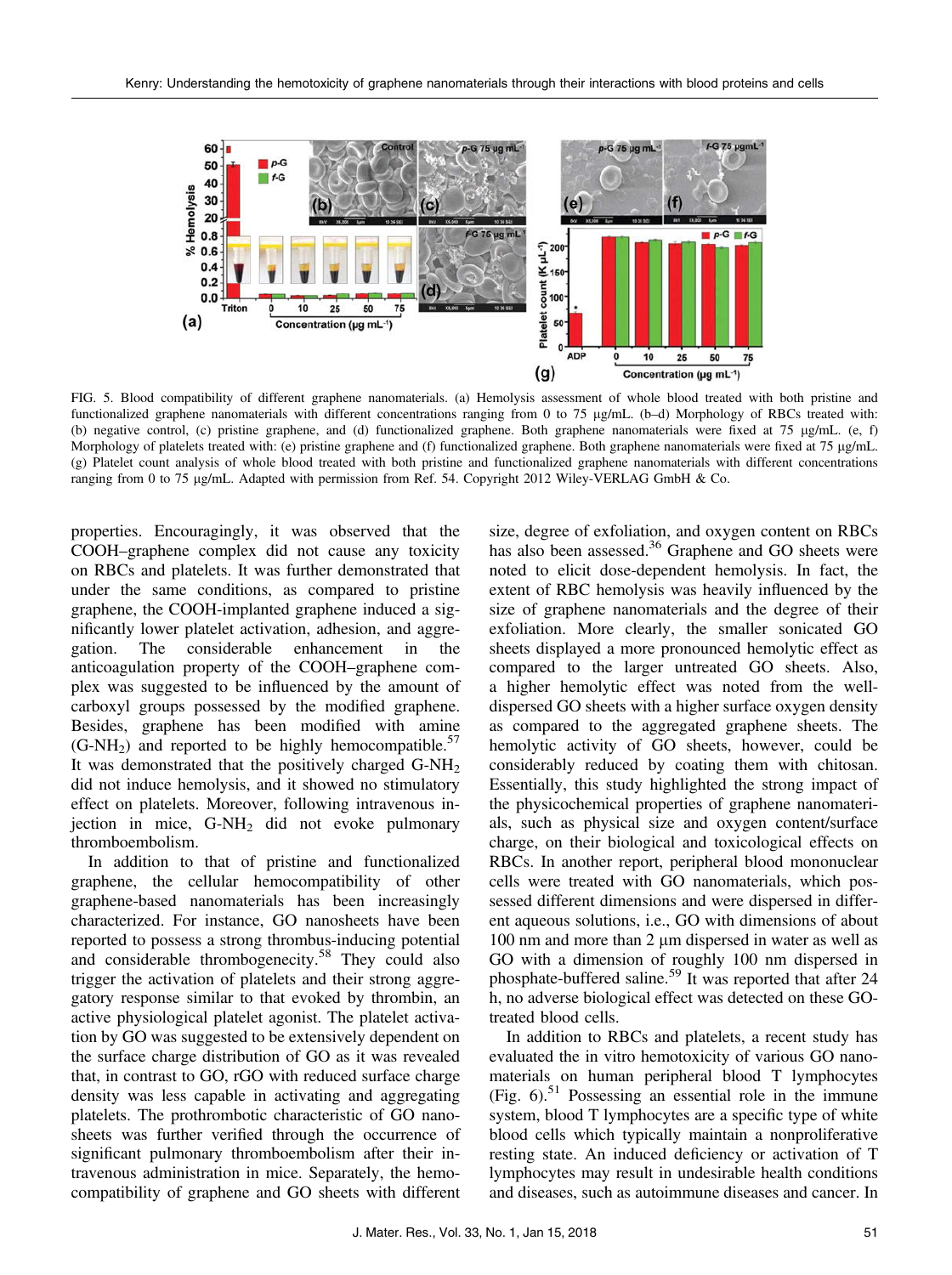

FIG. 6. Hemotoxicity of GO nanomaterials on peripheral blood T lymphocytes. (a) Relative cellular viability of T lymphocytes after an incubation with various GO nanomaterials with different concentrations for 24 h. (b) Transmission electron microscopy (TEM) images of the sectioned T lymphocytes treated with p-GO (left), GO-COOH (center), and GO-PEI (right) at a concentration of 100 lg/mL. (c) Magnified TEM images of (b). Red arrows indicate GO aggregates. (d) Plasma membrane integrity of T lymphocytes as evaluated using an LDH leakage assay after a 24 h incubation with GO at a concentration of 100  $\mu$ g/mL. (e) ROS level of T lymphocytes as evaluated using DCFH-DA assay after an incubation with GO at a concentration of 100  $\mu$ g/mL. \*Indicates statistically significant difference with respect to control for  $P < 0.05$ . (f) Schematic illustration showing the proposed mechanisms underlying the hemotoxicity of different GO nanomaterials on peripheral blood T lymphocytes. Adapted with permission from Ref. 51. Copyright 2014 American Chemical Society.

the study, three different GO nanomaterials, i.e., pristine GO (p-GO) and GO modified with two distinct surface functionalities (GO-COOH and GO-PEI), were used. The cytotoxicity of GO nanomaterials was first evaluated after they were exposed, at varying concentrations from 0 to 100  $\mu$ g/mL, to T lymphocytes for 24 h [Fig. 6(a)]. p-GO was noted to be highly hemocompatible and induced negligible cytotoxicity at concentrations below  $25 \mu g$ / mL. Nevertheless, the relative viability of T lymphocytes started to decrease when the concentration of p-GO increased beyond 50  $\mu$ g/mL. Similar to p-GO, GO-COOH exhibited a dose-dependent cytotoxic effect on T lymphocytes. Contrastingly, with an increasing GO-PEI concentration, the GO-PEI-treated T lymphocytes displayed a corresponding reduction in their viability. In fact, GO-PEI elicited significant cytotoxicity even at a low concentration of  $1.6 \mu g/mL$ . This might be attributed to the high content of conjugated PEI in the GO-PEI complex. Interestingly, the continuous cell membrane structure of the p-GO- and GO-COOHtreated T lymphocytes was observed to be minimally compromised and remained intact [Fig. 6(b)]. Moreover, there was no trace of p-GO and GO-COOH detected within the T lymphocyte cytoplasm and nucleus, and

only a small amount of p-GO and GO-COOH aggregates were noted to adsorb on the cell membrane [Fig. 6(c)]. This further suggests that p-GO and GO-COOH did not damage the cell membrane upon their binding with T lymphocytes, and it was highly likely that both GO nanomaterials were not internalized into the cytoplasm. In contrast, large hollow areas due to the discharge of cytoplasm and endonuclear materials were seen from the GO-PEI-treated T lymphocytes. Additional examination revealed the discontinuous cell membrane structure of these GO-PEI-treated cells and the localization of GO-PEI in the nucleus, implying that GO-PEI might induce cytotoxicity on T lymphocytes via the physical interaction-mediated cellular membrane damage.

The membrane integrity of the GO nanomaterialtreated T lymphocytes was further examined using a lactate dehydrogenase (LDH) release assay [Fig. 6(d)]. No considerable LDH leakage was observed from both the p-GO- and GO-COOH-treated T lymphocytes, indicating that these GO nanomaterials did not physically compromise the plasma membrane integrity although they exhibited significant cytotoxicity at high concentrations. Comparatively, the GO-PEI-treated T lymphocytes displayed significant LDH leakage, further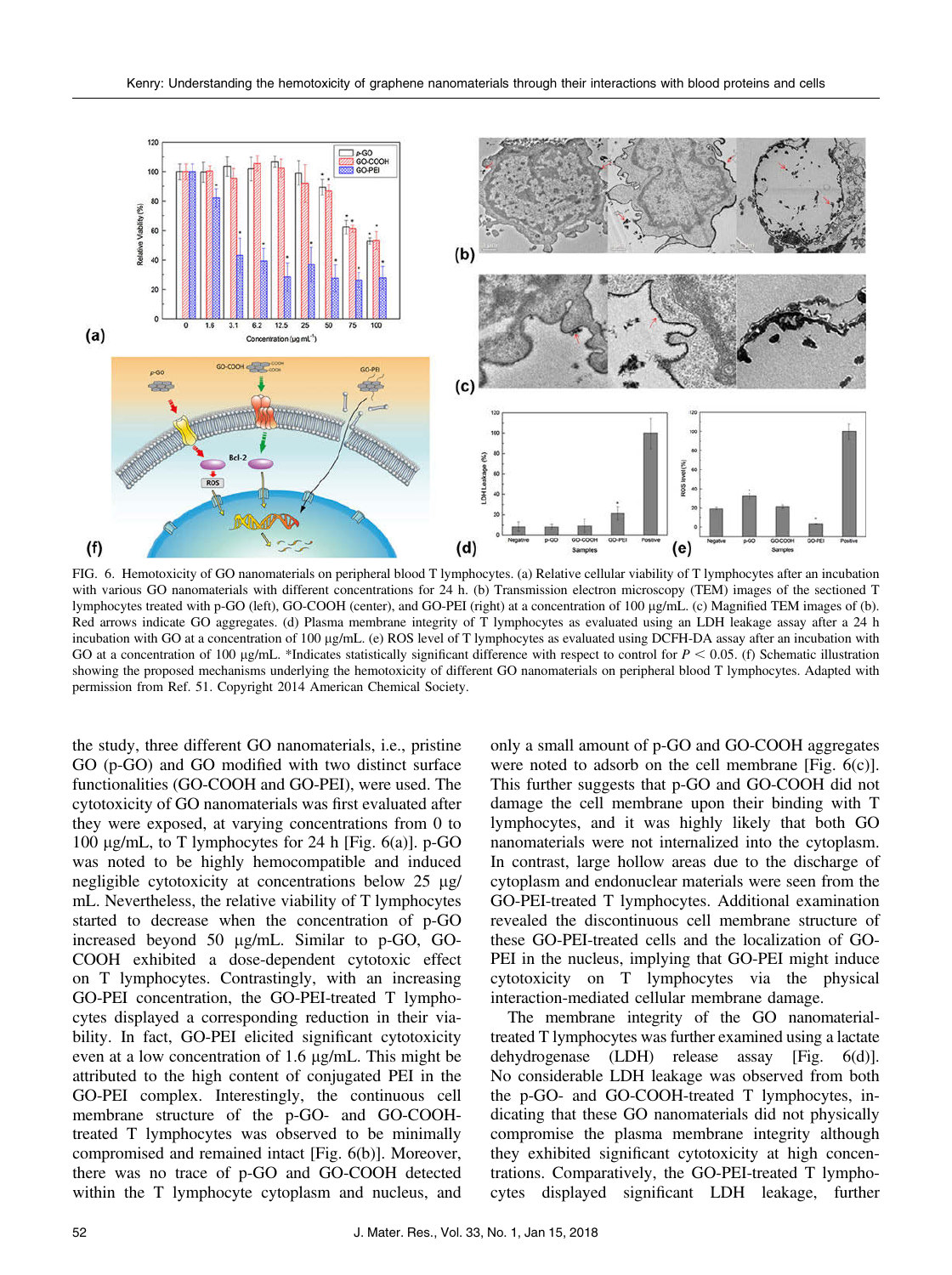confirming the cell membrane damage-based cytotoxicity of GO-PEI. Intriguingly, in addition to cell membrane damage, oxidative stress due to an increased ROS generation was also hypothesized as another possible mechanism underlying the cytotoxicity of GO nanomaterials. As such, the oxidative stress response of the GO nanomaterial-treated T lymphocytes was subsequently evaluated using a fluorescence-based 2,7-dichlorofl uorescein diacetate (DCFH-DA) assay [Fig. 6(e)]. An increased generation of intracellular ROS was noted from the p-GO-treated T lymphocytes, while the GO-COOHtreated cells displayed a normal intracellular ROS level. In contrast, a low fluorescence signal was detected from the GO-PEI-treated cells as their plasma membrane was damaged, leading to the discharge of their fluorescent products. While the adsorption of pGO on the cell membrane did not physically damage it nor cause the internalization of pGO into the cell, the pGO-T lymphocyte interactions resulted in an increased ROS level, intranuclear DNA damage, and cell apoptosis [Fig. 6(f)].



FIG. 7. Blood clot-inducing potential of GO under dynamic flow. (a) Schematic illustration showing the fabrication of the GO-coated microfluidic channel for the assessment of the blood clot-inducing potential of pristine and functionalized GO. (b) Optical micrograph showing the formation of blood clots within a microfluidic channel. Scale bar represents 500 µm. (c) Relative blood clot areas formed within the microchannels with different base materials: GO, glass, albumin-GO, and albumin-glass. \*Indicates statistically significant difference for  $P \le 0.05$  based on the two-tailed student's t-test. (d) Schematic illustration showing the low blood-clot inducing potential of albumin-functionalized GO. Adapted with permission from Ref. 48. Copyright 2015 Wiley-VERLAG GmbH & Co.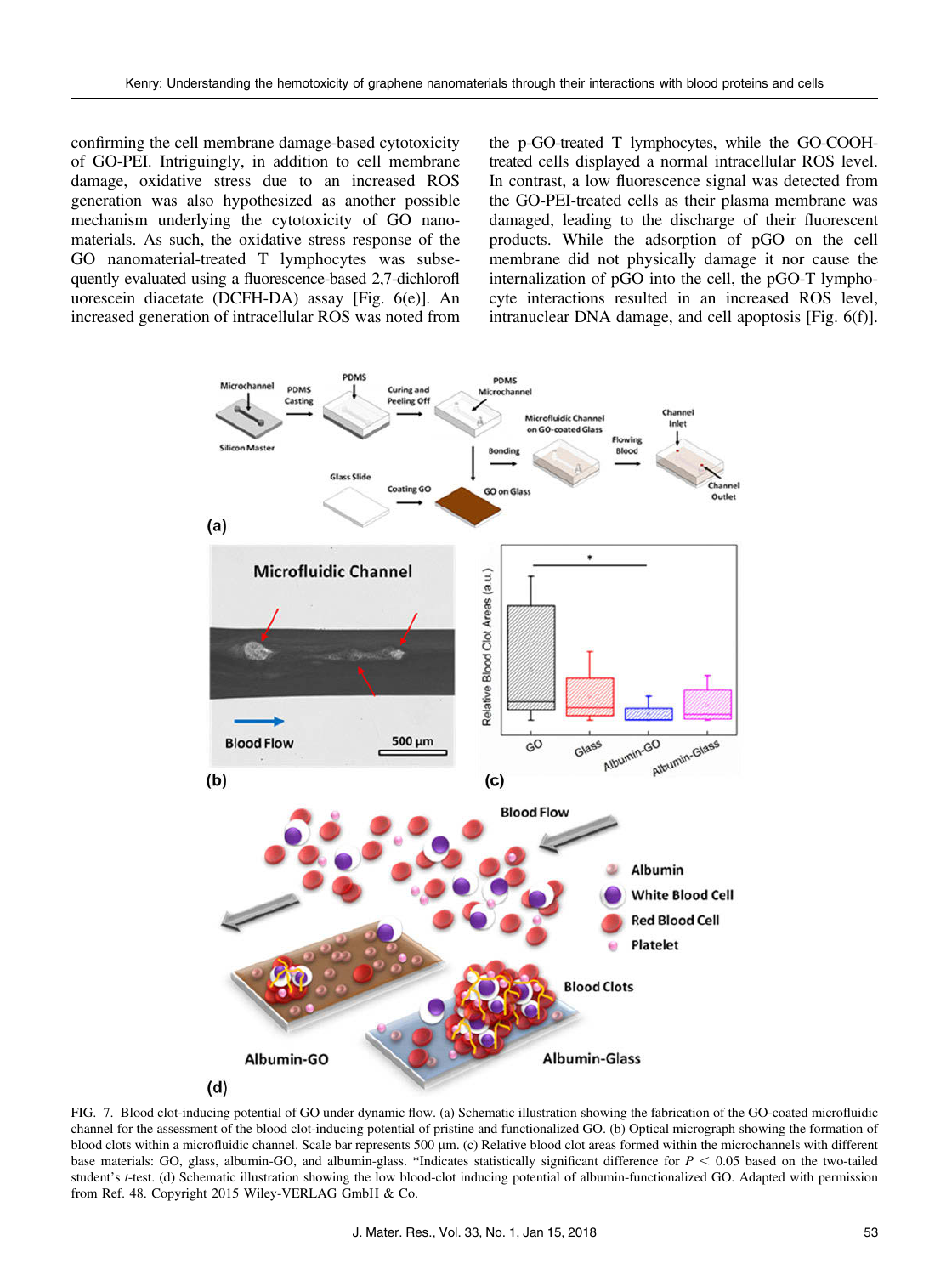However, with its apoptosis-inducing potential, pGO surprisingly did not suppress the immune response of T lymphocytes. As pGO possessed a protein binding capability, it was proposed that the cytotoxicity of pGO might stem from its direct interactions with the membrane protein receptors, such as TCR and CKR, as well as its inhibition of the protein receptor-ligand binding capability, resulting in the occurrence of ROS-dependent, DNA fracture-inducing passive apoptosis via the B-cell lymphoma-2 (Bcl-2) pathway. Similar to pGO, GO-COOH elicited a comparable cytotoxic effect on T lymphocytes. However, a normal ROS level was maintained, indicating that the membrane protein receptorligand binding inhibition and the passive apoptosis signal transduction to the nucleus DNA were carried out via an ROS-independent pathway. GO-PEI, in contrast, evoked a significant hemotoxicity on T lymphocytes by physically damaging the plasma membrane.

While a large number of studies on the molecular and cellular hemocompatibility of graphene nanomaterials have been conducted in the last several years, a majority of these investigations have been performed in a static in vitro setting. However, the analysis and conclusions obtained under static in vitro conditions may not be able to be translated directly to infer the hemotological properties of graphene nanomaterials in dynamic in vivo environments. Consequently, to assess the real hematological impacts of graphene nanomaterials, more tests should be carried out under in vivo conditions. In vivo testing, nevertheless, presents a certain level of technical challenges. Therefore, recent years have seen the emergence of microfluidic technology for vascular and thrombosis research. This is because microfluidic devices allow experiments to be conducted in a controlled threedimensional in vitro setting, mimicking the dynamic in vivo physiological environment.<sup>60–65</sup> Consequently, in addition to the biological effects and toxicity of graphene nanomaterials on plasma proteins and individual blood cells under static in vitro condition, the hemocompatibility of graphene nanomaterials has been assessed on whole blood under active in vivo-mimicking conditions.

In one of the latest studies, the effect of pristine GO and albumin-functionalized GO (albumin-GO) on human whole blood was assessed under a dynamic flow condition using microvascular vessel–mimicking microfluidic channels (Fig. 7). $48$  In the study, microfluidic devices with four different base materials, i.e., GO, albumin-GO, glass (uncoated control), and albumin-glass (coated control), were fabricated based on the standard soft lithography techniques [Fig. 7(a)]. The blood clotinducing potential of GO nanomaterials was examined through the formation of blood clots in the microchannels under a blood flow rate of 10  $\mu$ L/min for 20 min [Fig. 7 (b)]. The formation of blood clots in the presence of synthetic biomaterials, in fact, is one of the most widely

used in vitro metrics for evaluating their hemocompatibility. Interestingly, it was observed that the GO-coated microchannel elicited the formation of the highest amount of blood clots whilst the lowest amount of blood clots was formed in the albumin-GO-coated microchannel [Fig. 7(c)]. The higher amount of blood clots formed within the GO-coated microchannel was suggested to be driven by the existence of the higher density of oxygenated functional groups and surface charge on GO. This could, in fact, lead to a higher fibrinogen loading on the GO surface, resulting in the formation of fibrin and fibrin clots, which facilitated platelet adhesion and aggregation as well as the subsequent generation of blood clots. In contrast, the strong adsorption and high loading capacity of albumin on GO were proposed to be the underlying mechanisms fueling the formation of the lowest amount of blood clots in the albumin-GO-coated microchannel. More clearly, with a high albumin adsorption, the GO surface was considerably passivated from nonspecific binding with various blood clot-promoting biomolecules, leading to a minimal formation of contact-activated blood clots and occurrence of thrombosis [Fig. 7(d)]. Therefore, the enhanced antithrombotic property of albuminfunctionalized GO under dynamic blood flow as well as its potential application for antithrombotic coating of blood-contacting biomedical devices were highlighted in this study. Essentially, it demonstrated that the hemocompatibility of GO nanomaterials under dynamic blood flow could be tuned via appropriate surface functionalization.

## V. SUMMARY AND PERSPECTIVES

Over the past decade, graphene nanomaterials have emerged as one of the most promising 2D nanomaterials with exciting potential for a wide range of biological and biomedical applications. Active research and scientific explorations over the last several years have revealed the unique structural features and an assortment of remarkable physicochemical properties of graphene nanomaterials, as well as established their potential applications in diverse areas of bionanotechnology and nanomedicine.

While promising advancements in relevant fields have been actively demonstrated, it is clear that up to date, a majority of the reported biomedical applications of graphene nanomaterials are still in their infancy. In fact, the translation of these proof-of-concept demonstrations into practical and clinical applications is still in its early phase due to the many unanswered questions and unresolved challenges. Tremendous efforts are thus necessary to address these concerns to realize the practical bioapplications of graphene nanomaterials. One of the most fundamental concerns regarding the practical bioapplications of graphene nanomaterials is their hemotoxicity. Graphene nanomaterials, with a thickness spanning from a single to few atomic layers, are anticipated to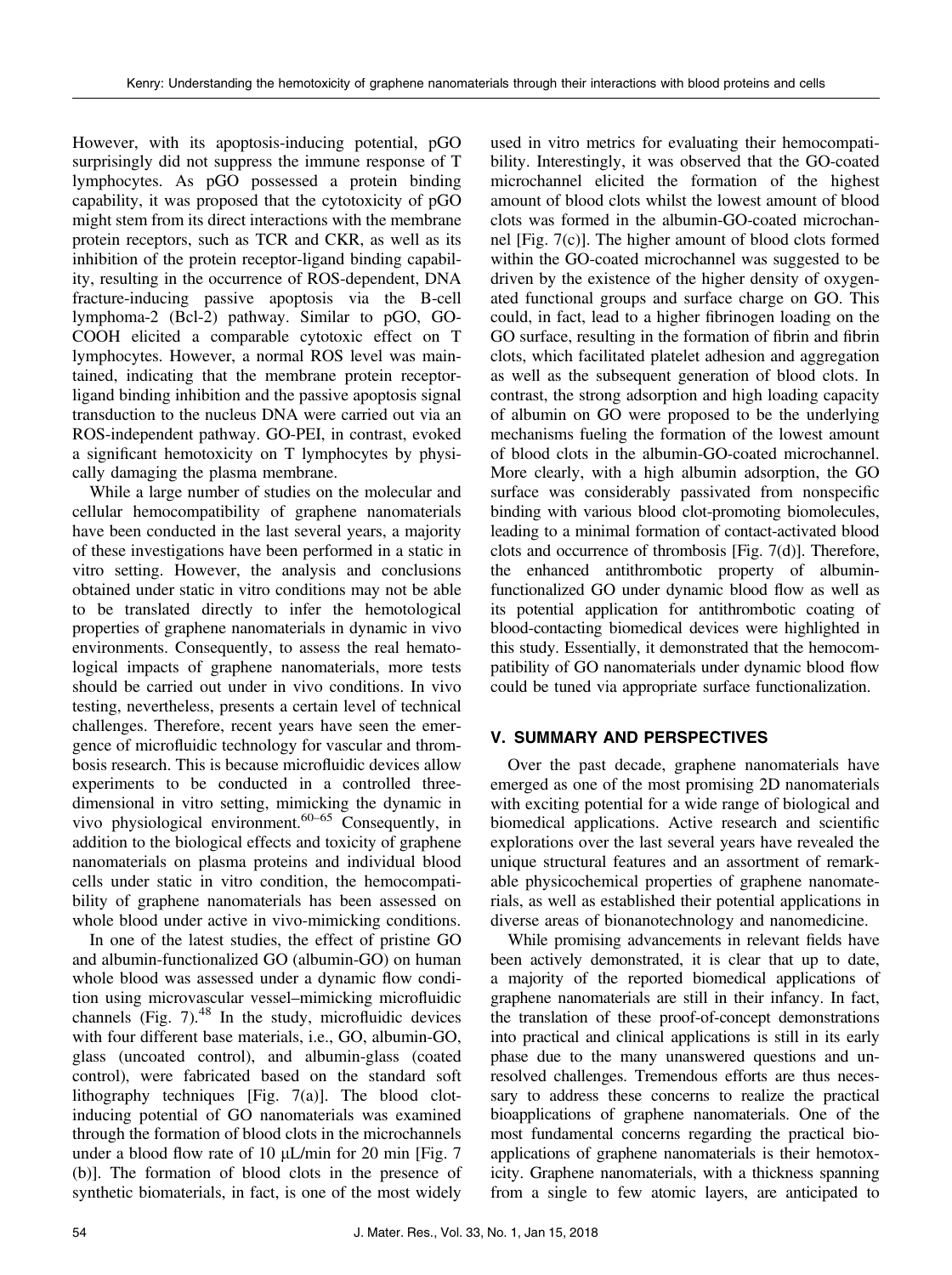exhibit unique interactions with hematological entities, raising critical questions on their hematological effects. As such, comprehensive characterization and elucidation of their molecular and cellular interactions with individual blood components in the blood circulatory system, notably plasma proteins, platelets, RBCs, and WBCs, are essential. Additionally, in-depth evaluations of the in vitro and in vivo hematological effects of graphene nanomaterials, specifically the effects of their physicochemical properties on their hemocompatibility, are crucial to enable the safe design and engineering of functional graphene nanomaterials with minimal hemotoxicity.

While developing a thorough understanding on the graphene-blood interactions is not trivial but highly challenging, one may possibly draw inspirations from emerging biotechniques for assistance. For example, to further elucidate the molecular interactions between graphene nanomaterials and blood plasma proteins, one may probably turn to the evolutionary phage-display technology.66–<sup>69</sup> Through this assay, short peptide motifs possessing enhanced affinity and selective binding to graphene nanomaterials can be discovered and identified. In fact, peptides that are capable of binding preferentially to either the edges or the basal plane of graphene nanomaterials have recently been identified through phage-display analysis.<sup>66,67</sup> Coupled with other techniques, such as atomistic molecular dynamic simulations, the precise structures and sequences of adsorbed plasma proteins as well as the mechanisms and dynamics of the interactions between graphene nanomaterials and plasma proteins may be further determined.<sup>70</sup>

It is interesting to note that, as the evaluations of the hemotoxicological profile of graphene nanomaterials have started picking up only several years ago, conflicting findings have been demonstrated. These apparent contradictions may stem from variations in the synthesis and processing of graphene nanomaterials, yielding graphene nanomaterials with a wide spectrum of morphological features and physicochemical characteristics. The physical size and size distribution, shape, number of layers, purity, oxidation level, and surface functionality of graphene nanomaterials are some of the physicochemical parameters that differ from one study to another, rendering it tremendously challenging to draw substantial conclusions from the available sources. Since many investigations are not directly comparable, there is an urgent need for standardized protocols and systematic approaches for assessing the hemotoxicological profile of graphene nanomaterials. Nevertheless, this has been largely hindered by the lack of precise manipulation over the morphological features and physical dimensions of graphene nanomaterials. Therefore, major improvements in this area are essential to achieve significant breakthroughs. Separately, many hemocompatibility and hemotoxicity assessments have been carried out over a short-term period. The long-term hematological effects of graphene nanomaterials, in fact, are still largely unknown or poorly understood. Consequently, it is important to characterize the long-term hematological risks of graphene nanomaterials to unravel the ultimate fate of graphene nanomaterials in living bodies.

Moving forward, progressive and sustained advancements in various areas are expected. These include controlled synthesis, processing, and characterization of graphene nanomaterials, as well as examination of the graphene-blood associations. In fact, more synergistic integrations of theoretical, experimental, and simulation approaches are anticipated to push the boundary of our current knowledge on the relationship between graphene nanomaterials and various hematological entities in the circulatory system. A deeper understanding on the hemocompatibility and hemotoxicity of graphene nanomaterials may, therefore, be achieved. Importantly, the translation of the proof-of-concept demonstrations into practical and clinical applications will no longer be insurmountable, and transformative breakthroughs in the biological and biomedical applications of graphene nanomaterials may be realized in the near future.

## **REFERENCES**

- 1. K.S. Novoselov, A.K. Geim, S.V. Morozov, D. Jiang, Y. Zhang, S.V. Dubonos, I.V. Grigorieva, and A.A. Firsov: Electric field effect in atomically thin carbon films. Science 306(5696), 666 (2004).
- 2. K.S. Novoselov, D. Jiang, F. Schedin, T.J. Booth, V.V. Khotkevich, S.V. Morozov, and A.K. Geim: Twodimensional atomic crystals. Proc. Natl. Acad. Sci. U. S. A. 102 (30), 10451 (2005).
- 3. A.K. Geim and K.S. Novoselov: The rise of graphene. Nat. Mater. 6(3), 183 (2007).
- 4. A.A. Balandin, S. Ghosh, W. Bao, I. Calizo, D. Teweldebrhan, F. Miao, and C.N. Lau: Superior thermal conductivity of singlelayer graphene. Nano Lett. 8(3), 902 (2008).
- 5. A.H. Castro Neto, F. Guinea, N.M.R. Peres, K.S. Novoselov, and A.K. Geim: The electronic properties of graphene. Rev. Mod. Phys. 81(1), 109 (2009).
- 6. M.J. Allen, V.C. Tung, and R.B. Kaner: Honeycomb carbon: A review of graphene. Chem. Rev. 110(1), 132 (2010).
- 7. D.R. Dreyer, S. Park, C.W. Bielawski, and R.S. Ruoff: The chemistry of graphene oxide. Chem. Soc. Rev. 39(1), 228 (2010).
- 8. V. Singh, D. Joung, L. Zhai, S. Das, S.I. Khondaker, and S. Seal: Graphene based materials: Past, present and future. Prog. Mater. Sci. **56**(8), 1178 (2011).
- 9. D.R. Dreyer, A.D. Todd, and C.W. Bielawski: Harnessing the chemistry of graphene oxide. Chem. Soc. Rev. 43(15), 5288 (2014).
- 10. K.S. Novoselov, V.I. Falko, L. Colombo, P.R. Gellert, M.G. Schwab, and K. Kim: A roadmap for graphene. Nature 490(7419), 192 (2012).
- 11. H.J. Yoon, T.H. Kim, Z. Zhang, E. Azizi, T.M. Pham, C. Paoletti, J. Lin, N. Ramnath, M.S. Wicha, D.F. Hayes, D.M. Simeone, and S. Nagrath: Sensitive capture of circulating tumour cells by functionalized graphene oxide nanosheets. Nat. Nanotechnol. 8(10), 735 (2013).
- 12. K. Kostarelos and K.S. Novoselov: Graphene devices for life. Nat. Nanotechnol. 9(10), 744 (2014).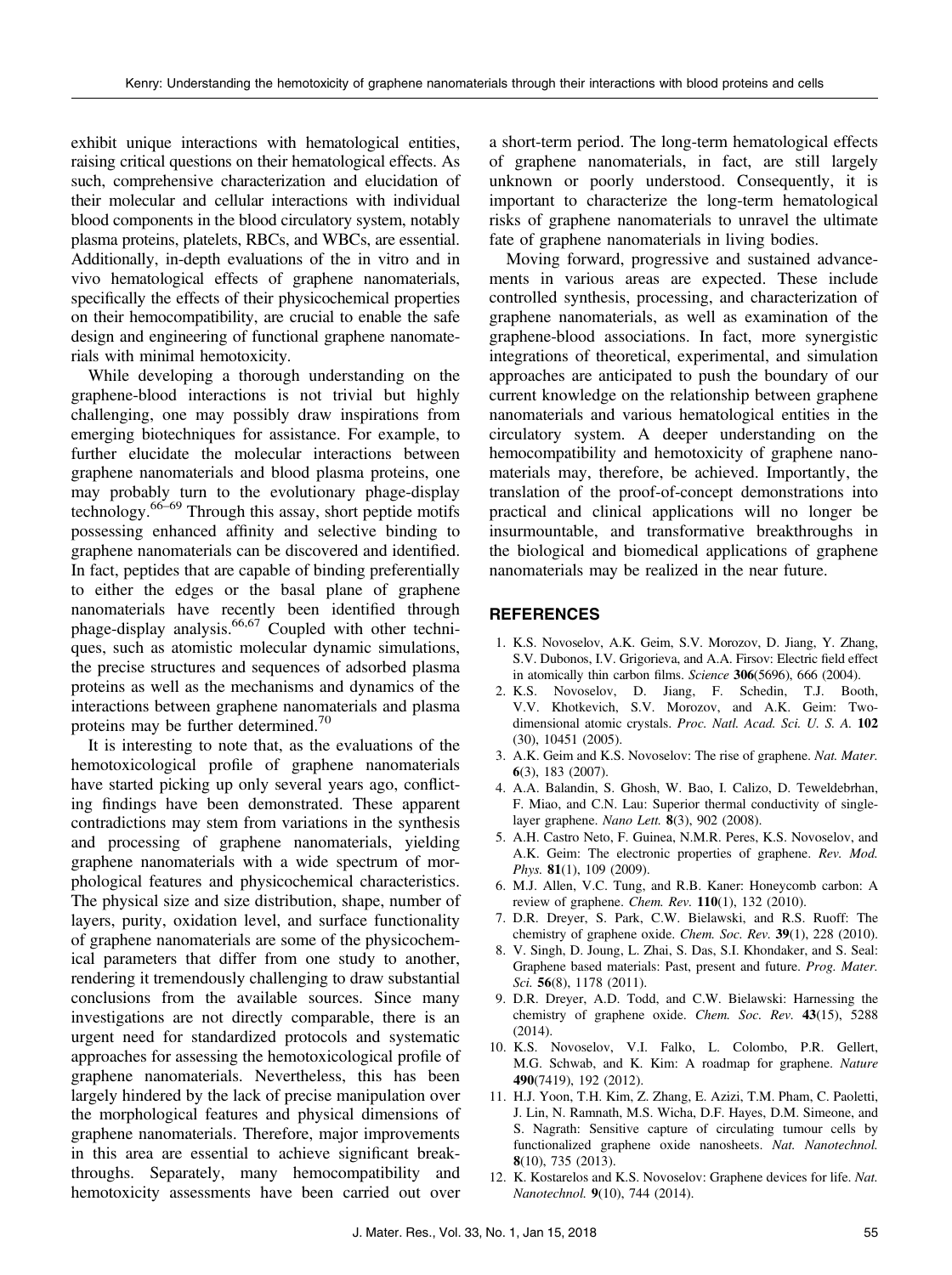- 13. F.H.L. Koppens, T. Mueller, P. Avouris, A.C. Ferrari, M.S. Vitiello, and M. Polini: Photodetectors based on graphene, other twodimensional materials and hybrid systems. Nat. Nanotechnol. 9(10), 780 (2014).
- 14. F. Perreault, A. Fonseca de Faria, and M. Elimelech: Environmental applications of graphene-based nanomaterials. Chem. Soc. Rev. 44(16), 5861 (2015).
- 15. V. Georgakilas, J.N. Tiwari, K.C. Kemp, J.A. Perman, A.B. Bourlinos, K.S. Kim, and R. Zboril: Noncovalent functionalization of graphene and graphene oxide for energy materials, biosensing, catalytic, and biomedical applications. Chem. Rev. 116(9), 5464 (2016).
- 16. L. Feng and Z. Liu: Graphene in biomedicine: Opportunities and challenges. Nanomedicine 6(2), 317 (2011).
- 17. Y. Yang, A.M. Asiri, Z. Tang, D. Du, and Y. Lin: Graphene based materials for biomedical applications. Mater. Today 16(10), 365 (2013).
- 18. D. Bitounis, H. Ali-Boucetta, B.H. Hong, D-H. Min, and K. Kostarelos: Prospects and challenges of graphene in biomedical applications. Adv. Mater. 25(16), 2258 (2013).
- 19. C. Chung, Y-K. Kim, D. Shin, S-R. Ryoo, B.H. Hong, and D-H. Min: Biomedical applications of graphene and graphene oxide. Acc. Chem. Res. 46(10), 2211 (2013).
- 20. K. Yang, L. Feng, X. Shi, and Z. Liu: Nano-graphene in biomedicine: Theranostic applications. Chem. Soc. Rev. 42(2), 530 (2013).
- 21. L. Feng, K. Li, X. Shi, M. Gao, J. Liu, and Z. Liu: Smart pHresponsive nanocarriers based on nano-graphene oxide for combined chemo- and photothermal therapy overcoming drug resistance. Adv. Healthcare Mater.  $3(8)$ , 1261 (2014).
- 22. P.T. Yin, S. Shah, M. Chhowalla, and K-B. Lee: Design, synthesis, and characterization of graphene–nanoparticle hybrid materials for bioapplications. Chem. Rev. 115(7), 2483 (2015).
- 23. W.C. Lee, C.H. Lim, Kenry, C. Su, K.P. Loh, and C.T. Lim: Cellassembled graphene biocomposite for enhanced chondrogenic differentiation. Small 11(8), 963 (2015).
- 24. A.M.H. Ng, Kenry, C. Teck Lim, H.Y. Low, and K.P. Loh: Highly sensitive reduced graphene oxide microelectrode array sensor. Biosens. Bioelectron. 65, 265 (2015).
- 25. S. Zhang, K. Yang, L. Feng, and Z. Liu: In vitro and in vivo behaviors of dextran functionalized graphene. Carbon 49(12), 4040 (2011).
- 26. J-H. Liu, S-T. Yang, H. Wang, Y. Chang, A. Cao, and Y. Liu: Effect of size and dose on the biodistribution of graphene oxide in mice. Nanomedicine 7(12), 1801 (2012).
- 27. K. Yang, H. Gong, X. Shi, J. Wan, Y. Zhang, and Z. Liu: In vivo biodistribution and toxicology of functionalized nano-graphene oxide in mice after oral and intraperitoneal administration. Biomaterials **34**(11), 2787 (2013).
- 28. X. Guo and N. Mei: Assessment of the toxic potential of graphene family nanomaterials. J. Food Drug Anal. 22(1), 105 (2014).
- 29. Y. Ma, H. Shen, X. Tu, and Z. Zhang: Assessing in vivo toxicity of graphene materials: Current methods and future outlook. Nanomedicine 9(10), 1565 (2014).
- 30. A.B. Seabra, A.J. Paula, R. de Lima, O.L. Alves, and N. Durán: Nanotoxicity of graphene and graphene oxide. Chem. Res. Toxicol. 27(2), 159 (2014).
- 31. L. Ou, B. Song, H. Liang, J. Liu, X. Feng, B. Deng, T. Sun, and L. Shao: Toxicity of graphene-family nanoparticles: A general review of the origins and mechanisms. Part. Fibre Toxicol. 13(1), 57 (2016).
- 32. M. Ema, M. Gamo, and K. Honda: A review of toxicity studies on graphene-based nanomaterials in laboratory animals. Regul. Toxicol. Pharmacol. 85, 7 (2017).
- 33. Kenry, P.K. Chaudhuri, K.P. Loh, and C.T. Lim: Selective accelerated proliferation of malignant breast cancer cells on planar graphene oxide films. ACS Nano 10(3), 3424 (2016).
- 34. K. Yang, Y. Li, X. Tan, R. Peng, and Z. Liu: Behavior and toxicity of graphene and its functionalized derivatives in biological systems. Small 9(9–10), 1492 (2013).
- 35. Kenry and C.T. Lim: Biocompatibility and nanotoxicity of layered two-dimensional nanomaterials. ChemNanoMat 3(1), 5 (2017).
- 36. K-H. Liao, Y-S. Lin, C.W. Macosko, and C.L. Haynes: Cytotoxicity of graphene oxide and graphene in human erythrocytes and skin fibroblasts. ACS Appl. Mater. Interfaces 3(7), 2607 (2011).
- 37. H. Yue, W. Wei, Z. Yue, B. Wang, N. Luo, Y. Gao, D. Ma, G. Ma, and Z. Su: The role of the lateral dimension of graphene oxide in the regulation of cellular responses. Biomaterials 33(16), 4013 (2012).
- 38. N.V.S. Vallabani, S. Mittal, R.K. Shukla, A.K. Pandey, S.R. Dhakate, R. Pasricha, and A. Dhawan: Toxicity of graphene in normal human lung cells (BEAS-2B). J. Biomed. Nanotechnol. 7(1), 106 (2011).
- 39. Y. Chang, S-T. Yang, J-H. Liu, E. Dong, Y. Wang, A. Cao, Y. Liu, and H. Wang: In vitro toxicity evaluation of graphene oxide on A549 cells. Toxicol. Lett. 200(3), 201 (2011).
- 40. J. Yuan, H. Gao, and C.B. Ching: Comparative protein profile of human hepatoma HepG2 cells treated with graphene and singlewalled carbon nanotubes: An iTRAQ-coupled 2D LC–MS/MS proteome analysis. Toxicol. Lett. 207(3), 213 (2011).
- 41. S. Mullick Chowdhury, G. Lalwani, K. Zhang, J.Y. Yang, K. Neville, and B. Sitharaman: Cell specific cytotoxicity and uptake of graphene nanoribbons. Biomaterials 34(1), 283 (2013).
- 42. Y. Li, H. Yuan, A. von dem Bussche, M. Creighton, R.H. Hurt, A.B. Kane, and H. Gao: Graphene microsheets enter cells through spontaneous membrane penetration at edge asperities and corner sites. Proc. Natl. Acad. Sci. U. S. A. 110(30), 12295 (2013).
- 43. X. Liu and K.L. Chen: Interactions of graphene oxide with model cell membranes: Probing nanoparticle attachment and lipid bilayer disruption. Langmuir 31(44), 12076 (2015).
- 44. Kenry, A. Geldert, Z. Lai, Y. Huang, P. Yu, C. Tan, Z. Liu, H. Zhang, and C.T. Lim: Single-layer ternary chalcogenide nanosheet as a fluorescence-based "capture-release" biomolecular nanosensor. Small 13(5), 1601925 (2017).
- 45. Kenry, A. Geldert, X. Zhang, H. Zhang, and C.T. Lim: Highly sensitive and selective aptamer-based fluorescence detection of a malarial biomarker using single-layer  $MoS<sub>2</sub>$  nanosheets.  $ACS$ Sens. 1(11), 1315 (2016).
- 46. A. Geldert, Kenry, X. Zhang, H. Zhang, and C.T. Lim: Enhancing the sensing specificity of a  $MoS<sub>2</sub>$  nanosheet-based FRET aptasensor using a surface blocking strategy. Analyst 142(14), 2570 (2017).
- 47. Y. Chong, C. Ge, Z. Yang, J.A. Garate, Z. Gu, J.K. Weber, J. Liu, and R. Zhou: Reduced cytotoxicity of graphene nanosheets mediated by blood-protein coating. ACS Nano 9(6), 5713 (2015).
- 48. Kenry, K.P. Loh, and C.T. Lim: Molecular hemocompatibility of graphene oxide and its implication for antithrombotic applications. Small 11(38), 5105 (2015).
- 49. Kenry, K.P. Loh, and C.T. Lim: Molecular interactions of graphene oxide with human blood plasma proteins. Nanoscale 8(17), 9425 (2016).
- 50. Kenry, K.P. Loh, and C.T. Lim: Selective concentrationdependent manipulation of intrinsic fluorescence of plasma proteins by graphene oxide nanosheets. RSC Adv. 6(52), 46558 (2016).
- 51. Z. Ding, Z. Zhang, H. Ma, and Y. Chen: In vitro hemocompatibility and toxic mechanism of graphene oxide on human peripheral blood T lymphocytes and serum albumin. ACS Appl. Mater. Interfaces 6(22), 19797 (2014).